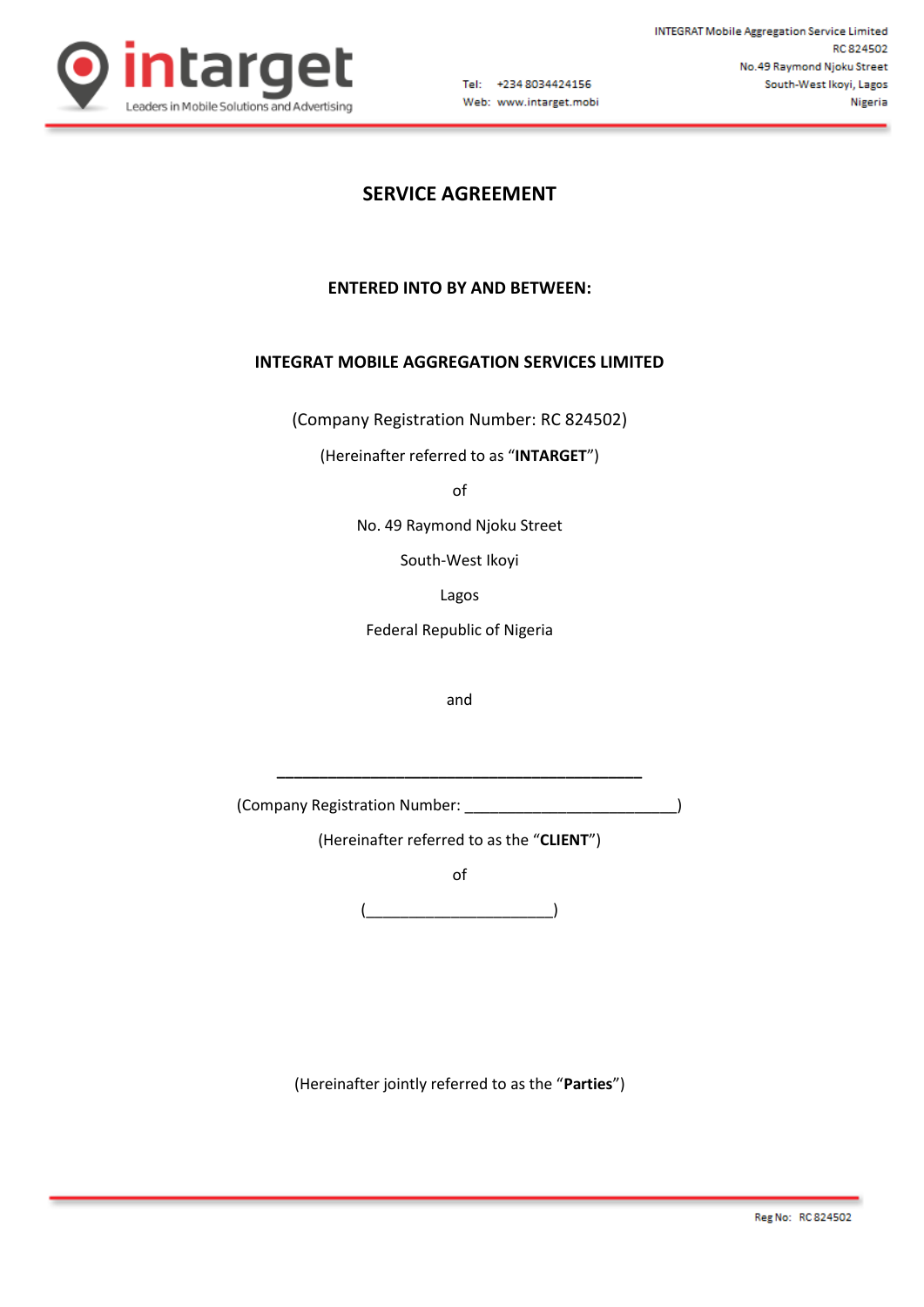

# **WHEREAS:**

- 1. The **CLIENT** will make use of the **INTARGET** hosted messaging and scripting platforms to deliver services to its **End-Users** at a cost as set out in this Agreement and its Annexures.
- 2. **INTARGET** undertakes to provide an aggregation technology platform to enable the **CLIENT** to deliver mobile services to its **End-Users** as per this Agreement.

#### **WHEREAS IT IS AGREED AS FOLLOWS**:

- 1. **DEFINITIONS**: Unless otherwise determined by the context, the following words will bear the meanings set forth against them:
- 1.1 The/This **"Agreement"** means this Service Agreement together with any and all attachments hereto.
- 1.2 "**Attachment "A"** provides reference to the **INTARGET** cost structure.
- 1.3 "**Attachment "B"** provides the obligations of the parties in regard to service level standards.
- 1.4 A "**Bearer Cost"** is defined as the costs of the bearer used and consists of charges by the Operator and **INTARGET**.
- 1.5 A "**Bulk Number"** is defined as a number used for bulk messaging. There is no revenue share for bulk numbers for incoming traffic.
- 1.6 A "**CLIENT"** is the Party set out on the Cover Page hereto.
- 1.7 A "**Credit"** is defined as the minimum transaction cost. Different credits will apply to different services. Credit value is defined in Attachment A.
- 1.8 A "**Customer Care Intervention"** is defined as any incoming channel requesting End-User support, including but not limited to, telephone calls, Fax calls, WASPAN unsubscribe requests & support emails.
- 1.9 The "**Effective Date"** is the date of signature of this Agreement by the Party signing last in time, unless otherwise agreed to in writing, by the parties.
- 1.10 An "**IVR"** (Interactive Voice Response) number is defined as an interactive voice response number allocated to a **CLIENT** for use of voice services.
- 1.11 "**LBS"** (Location Based Service) is a service whereby the location of the handset can be determined using **Operator** elements.
- 1.12 A "**Message"** is defined as a transaction exiting or entering the **INTARGET** Messaging Platforms through one of the API's (Application Protocol Interface).
- 1.13 "**MMS"** (Multi Media Messaging) is a technology used to send multimedia files and long text messages to mobile phones.
- 1.14 A "**Mobile Operator"** or **"Operator"** or **"MNO"** is defined as a GSM (Global Systems for Mobile Communication) Operator provider.
- 1.15 "**MT Billing"** is a service allowing for direct billing to a mobile phone account, for services like SMS, USSD, WAP and the like.

Last modified: 31/07/2015 Page 2 of 11 Initial: \_\_\_\_\_\_\_\_\_\_\_\_\_\_\_\_\_\_\_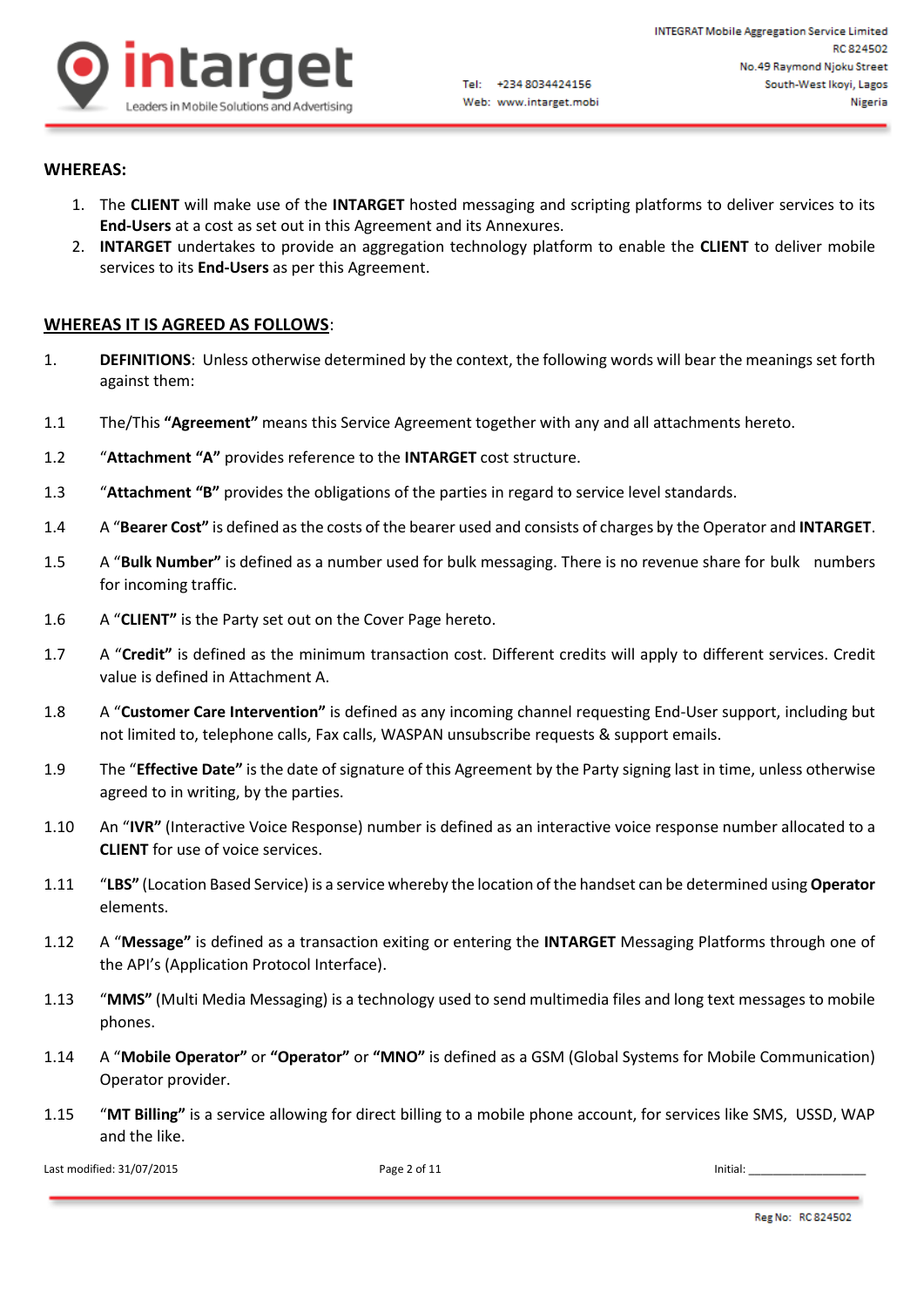

- 1.16 **"NCC"** Nigerian Communications Commission
- 1.17 A "**Premium Revenue Band"** is defined as a predefined charge associated with a specific number allocated by the Operator.
- 1.18 A "**Private number"** is for one **CLIENT's** exclusive use.
- 1.19 "**SAG"** is defined as a Single Access Gateway.
- 1.20 A "**Shared Number"** is defined as a number shared by multiple **CLIENT**S.
- 1.21 A "**Short Code"** is defined as a 5-digit code allocated by the NCC for across network support. The same short code accessible by all Operators and linked to the same tariff band.
- 1.22 "**SLA"** is defined as a Service Level Agreement.
- 1.23 A**"SMS MO"** (or Mobile Originating) message is defined as an SMS that is originated from the mobile phone.
- 1.24 A "**SMS MT"** (or Mobile Terminating) message is defined as an SMS that is terminated on the mobile phone.
- 1.25 A "**Subscriber"** or "**End User**" is defined as a mobile phone user making use of the CLIENTS products and/or services.
- 1.26 A "**TAG"** is a numeric extension to a SMS number.
- 1.27 A "**Transaction"** is defined as a sequence of events to complete a single action e.g. to receive a SMS (Short Message Service), to send a SMS, to send data, to receive data, to request a location, to send a location, to send a MMS (Multi Media Message), to receive a MMS, to send an e-mail etc.
- 1.28 A "**Transaction Fee**" is defined as a fee charged by **INTARGET** for processing a SMS (Short Message Service), to send a SMS, to send data, to receive data, to request a location, to send a location, to send a MMS (Multi Media Message), to receive a MMS, to send an e-mail etc.
- 1.29 A "**USSD"** (Unstructured Supplementary Service Data) Number is defined as a number allocated for use for USSD services.
- 1.30 "**WAP"** is defined as a Wireless Application Protocol.
- 1.31 A "**WASP"** is defined as a Wireless Application Service Provider.
- 1.32 "**WASPAN CODE OF CONDUCT"** means the code of conduct of the Wireless Application Service Provider Association Nigeria a[t www.waspgte.com](http://www.waspgte.com/)

#### 2. **COMMENCEMENT AND TERM OF THIS AGREEMENT**

This Agreement will commence on the Effective Date and shall continue for a fixed period of 2 (two) years, whereafter the Agreement shall automatically renew and then continue indefinitely from month to month on the same terms until cancelled by either Party upon 30 (thirty) day's prior written notice to cancel the Agreement to the other Party, or as a result of breach. The onus of proof of termination is on the Party wishing to terminate.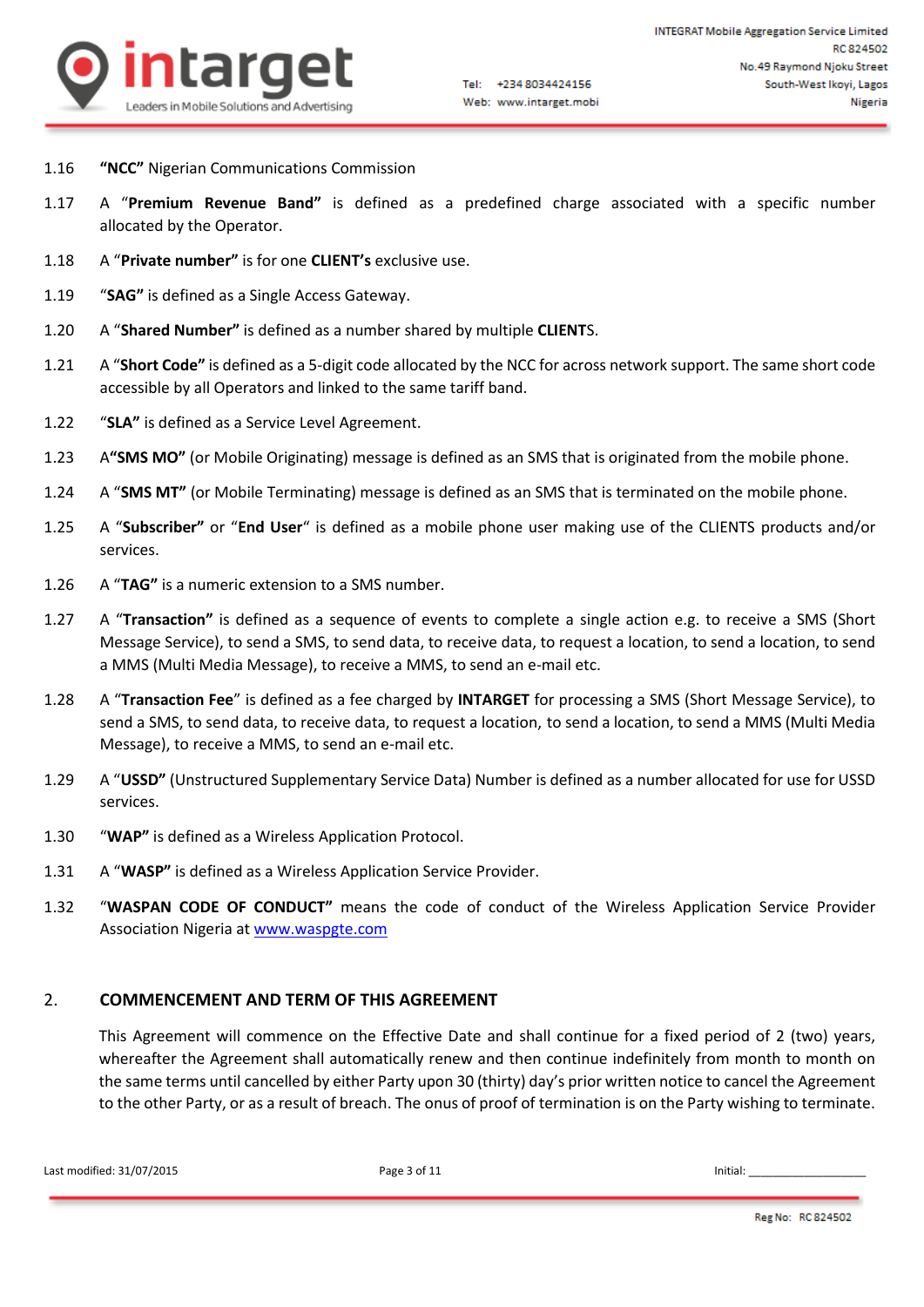

# **3. CONTRIBUTION BY EACH PARTY**

- 3.1 **INTARGET** will supply a means to enable the **CLIENT** to deliver mobile services to its Subscribers, using technology developed by **INTARGET** for this purpose.
- 3.2 The **CLIENT** will pay **INTARGET** for services, transactions and use of its infrastructure as set out in Attachment  $''A''$ .
- 3.3 The **CLIENT** will be responsible for management and all financial costs, including inter alia, all costs related to content royalties to copyright bodies and/or artists, as well as marketing of services.
- 3.4 The **CLIENT** will secure any rights for the use of copyright protected and/or patented products/services relating to content and expressly indemnifies **INTARGET** against any and all claims made by any 3<sup>rd</sup> Party alleging that the **CLIENT** has breached the terms of this provision.

# **4. COSTS AND REVENUE SHARE**

- 4.1 Each number will attract revenue for the **CLIENT** as indicated in Attachment "A" and **INTARGET** shall make payment thereof as follows:
- 4.2 **INTARGET** shall make payment to the **CLIENT** 30 (Thirty) days after receipt of payment from Operator. The expected payment time from the Operator is between 60 (Sixty) to 90 (Ninety) days after a full revenue month if no dispute arises. Revenue/discounts are payable/calculated on monthly traffic and not for the accumulated traffic over longer periods of time.
- 4.3 If payments owed to **INTARGET** are withheld by the Operator for any reason, these payments will also be withheld from the **CLIENT**, until such time as payments are received from the Operator, which will then be paid over to the **CLIENT** within seven days after receipt of such payment.
- 4.4 The **CLIENT** shall be required to generate a minimum amount of NGN 198,000,000 (One Hundred and Ninety Eight Million Naira) as monthly gross revenue from their account. Notwithstanding, there shall be a 3 (Three) month moratorium period upon commencement of the VAS services by the **CLIENT** and a performance review every 6 (Six) months thereafter.
- 4.5 Where the **CLIENT** does not generate NGN 198,000,000 (One Hundred and Ninety Eight Million Naira) worth of revenue within any given 3 (Three) month period, **INTARGET** reserves the right to decommission the access code(s) - (Short Codes, USSD Codes).
- 4.6 Should the minimum revenue referred to in clause 4.4 hereof not be achieved and the Agreement terminated as a result thereof, or as a result of any other cause whatsoever, the **CLIENT** shall remain liable for any and all amounts due in terms of this Agreement for the full Term of the Agreement.
- 4.7 All amounts indicated in Attachment "A" is listed in Nigerian Naira, however they are subject to change depending on the US Dollar exchange rate fluctuations.
- 4.8 Only revenue claims in excess of NGN 50,000 shall be processed. The right to claim monies due shall expire within 6 (Six) months from the date of statement, and the **CLIENT** shall forfeit such monies payable.

```
Last modified: 31/07/2015 Page 4 of 11 Page 4 of 11 Initial: Last modified: 31/07/2015
```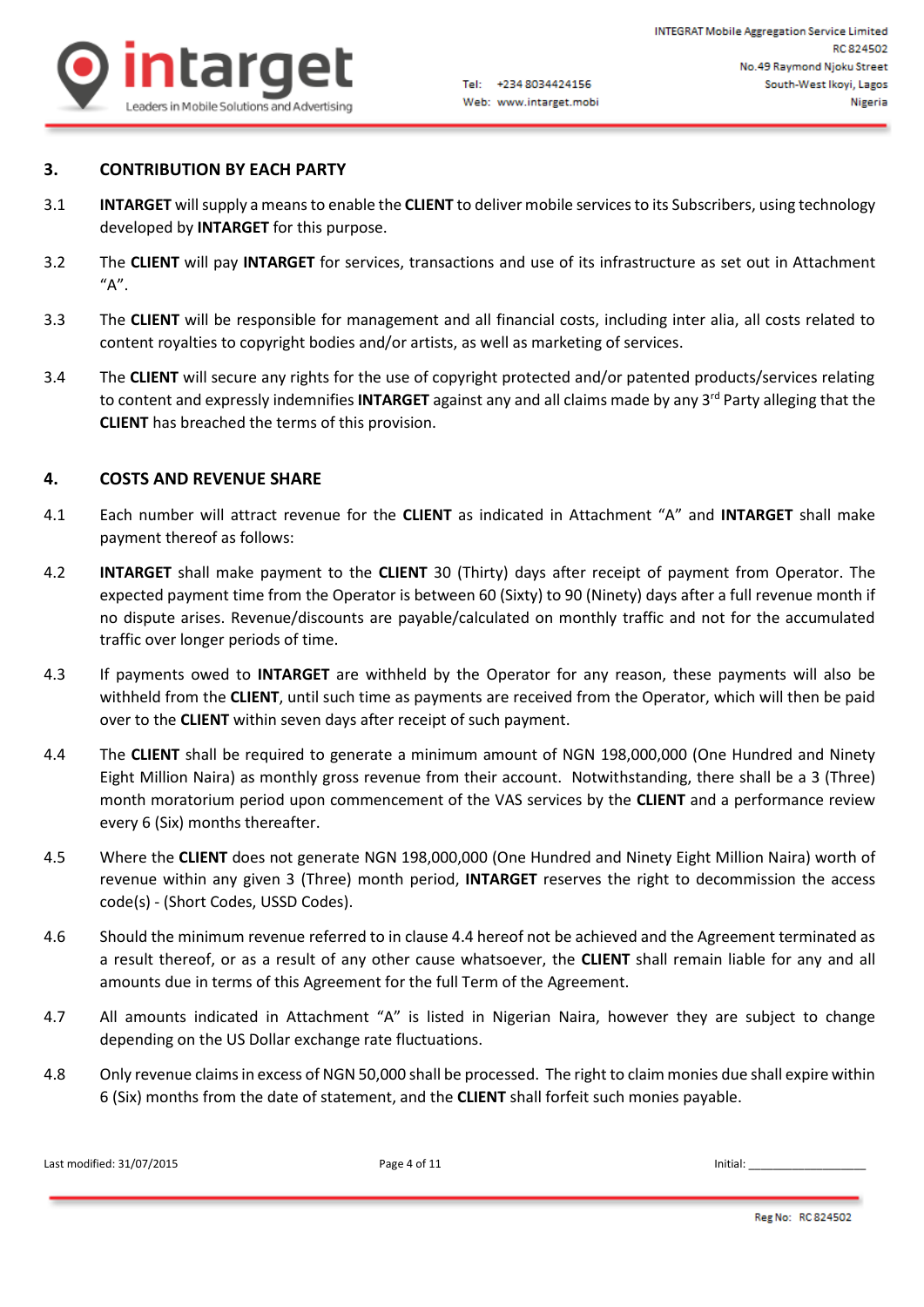

- 4.9 **INTARGET** service fees shall be invoiced monthly in advance. Any outstanding amounts owed to **INTARGET** by the **CLIENT** will be debited from their earnings, if payment conditions were not met. A pro-rata monthly fee shall be calculated for **CLIENTS** signing up during the month as follows, and is applicable only to the monthly fees. Pro-Rata Fee = (Total fee/30)\*days left in month.
- 4.10 The bearer transaction costs will be invoiced at the applicable rates monthly in arrears and the **CLIENT** shall bear the costs thereof.
- 4.11 A **CLIENT** account needs to have a deposit value equal to no less than 90 (Ninety) days or 3 (Three) months average usage. An account always needs to have a positive balance to transact. No negative credit limits are allowed. Credit purchases are always made at 1 credit = 1 Kobo but 'discounts' are applied at the rate of consumption per bearer. No discounts for advance purchases will be allowed.
- 4.12 **INTARGET** expressly prohibits the sending and receiving of MO and/or MT messages through **NON**-**INTARGET** gateways and no revenue payments will be made for services which include MO and /or MT messages that were not sent through **INTARGETs'** gateways. No revenue payments will be made for services where corresponding MT messages were not sent through **INTARGETs'** gateways, for example the delivery of marketing messages enticing users to a service. The **CLIENT** furthermore expressly agrees that it will not send any messages through **NON**-**INTARGET** gateways that refers to any valid **INTARGET** gateway service and takes full responsibility for and indemnifies **INTARGET** against any fines or actions with regards to messages which were not sent through **INTARGETs'** gateways.

# **5. VARIATION OF COSTS**

Fixed costs may escalate annually. Transaction costs are subject to change at **INTARGET's** discretion in which event such an increase or decrease shall be reflected in the cost structure between the parties. **INTARGET** hereby reserves the right to vary any previously quoted price if factors beyond the reasonable control of **INTARGET** so necessitate. The **CLIENT** will be notified of cost changes per e-mail 1 (one) month in advance where reasonably possible. These changes in costs shall be available at [www.ng.higate.co.za](http://www.ng.higate.co.za/) through the provided account administration login.

#### **6. PAYMENT**

The **CLIENT** shall pay for services, numbers, development and messages and any other applicable charges within 7 (seven) days of receipt of a valid **INTARGET** presented invoice. No offsetting of costs against revenue is permitted at invoicing level but can be negotiated with your account manager at payment level in special circumstances.

# **7. MESSAGE DISPUTES**

In the event of any differences between **INTARGET's**records for the number and value of transactions concluded and those of the **CLIENT**, **INTARGET's** billing records shall apply, unless the **CLIENT** can prove otherwise, to the reasonable satisfaction of **INTARGET**, within 7 (seven) days of receipt of statement. In the event of any differences between **INTARGET's** records for the number and value of transactions concluded and those records of the Operator, the Mobile Operator's records shall apply, should **INTARGET** not be able to prove otherwise. The difference in pay-out shall then be carried over to the **CLIENT**.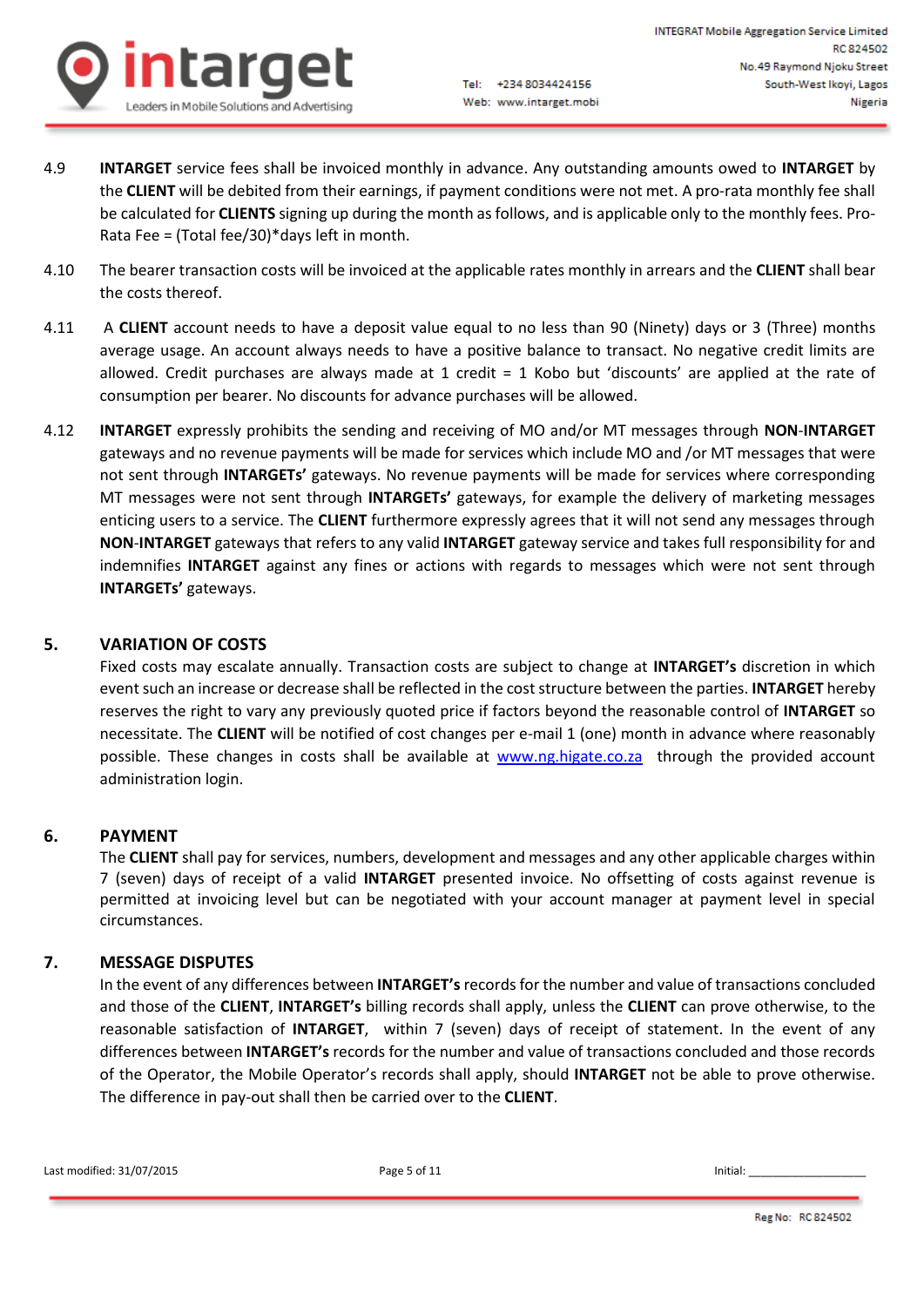

# 8. **TERMS, CONDITIONS AND CODE**

- 8.1 The **CLIENT** shall only use the Services for lawful purposes and warrants that it shall strictly adhere to all applicable Nigerian Laws and regulations, as well as the Operator Rules and Regulations as well as the **WASPAN Code of Conduct**, a[t www.waspgte.com](http://www.waspgte.com/) **.** The **CLIENT** shall take specific note of compliance relative to advertising and content. **INTARGET** shall, upon request of the **CLIENT**, act in an advisory capacity in this regard but does not warrant that any information provided by it is accurate. The onus to keep informed of and review the content of the above however remains on the **CLIENT**.
- 8.2 The **CLIENT** shall refrain from utilizing the Services for the provision of any "adult" content including, inter alia, "glamour" content. The **CLIENT** shall approach **INTARGET** for clarification should it be in any doubt as to whether the Service provides any content of an adult nature, which clarification shall be determined in the sole and unfettered discretion, whether any content violates **INTARGET**'s determination of "socially and acceptable" and **INTARGET** expressly reserves its rights to suspend any content found by **INTARGET** to be in violation of this clause with or without notice to **CLIENT.**

# 9. **DISCLAIMER**

- 9.1 **INTARGET** shall not be held liable for the service delivery failure or failure of performance, or performance degradation due to the Mobile Operator's non-performance. **INTARGET** shall also not be held liable by the **CLIENT**, if some or all services are suspended or terminated by the Mobile Operator's or **WASPAN** or any other regulatory body for any reason whatsoever, or if the Agreement is cancelled due to any illegal activity or activity contravening the laws of Nigeria and/or the **WASPAN** rules and guidelines, by the **CLIENT**.
- 9.2 **INTARGET** shall further not be held liable for the service delivery failure or failure of performance, or performance degradation due to the Software Programme provided and/or corresponding hardware failure or non-performance. Whilst every effort is made by **INTARGET** to ensure the optimum functionality of **INTARGET's** Software Code, and/or hardware servers, **INTARGET** accepts no liability for any losses incurred, whether direct, indirect, loss of profits or consequential loss, harm or damage as a result of access, installation or integration by the **CLIENT**, and use of the Code to the recipients business or service functionality or giving rise to non-compliance of or contravention of any rule, regulation or legislative provision arising as a result of intrinsic errors, human error or subsequent modifications to the Software Code.
- 9.3 **INTARGET** cannot guarantee the continuance of any service and will not be held liable for any loss occasioned by **INTARGET'**S decision to discontinue offering a service at any time in the future. The **CLIENT** agrees and accepts that the services offered by **INTARGET** are offered in **INTARGET'**S sole and unfettered discretion. **INTARGET** shall endeavour where possible to provide the **CLIENT** with reasonable notice should a decision be taken to discontinue offering a service at any time.

#### 10. **INDEMNIFICATION**

10.1 The **CLIENT**, accordingly indemnifies and holds **INTARGET** harmless against all and any loss, liability, actions, and damages, (including direct, indirect, special or consequential damages), and whether in an action based on contract, negligence or any other action related to this contract and/ or the services rendered in terms thereof, arising out of or in connection with the failure or delay in the performance of the Services offered by **INTARGET**, as result of Mobile Operator malfunction or suspension or human error unless proven to be attributed to gross negligence or wilful intent on the part of **INTARGET**.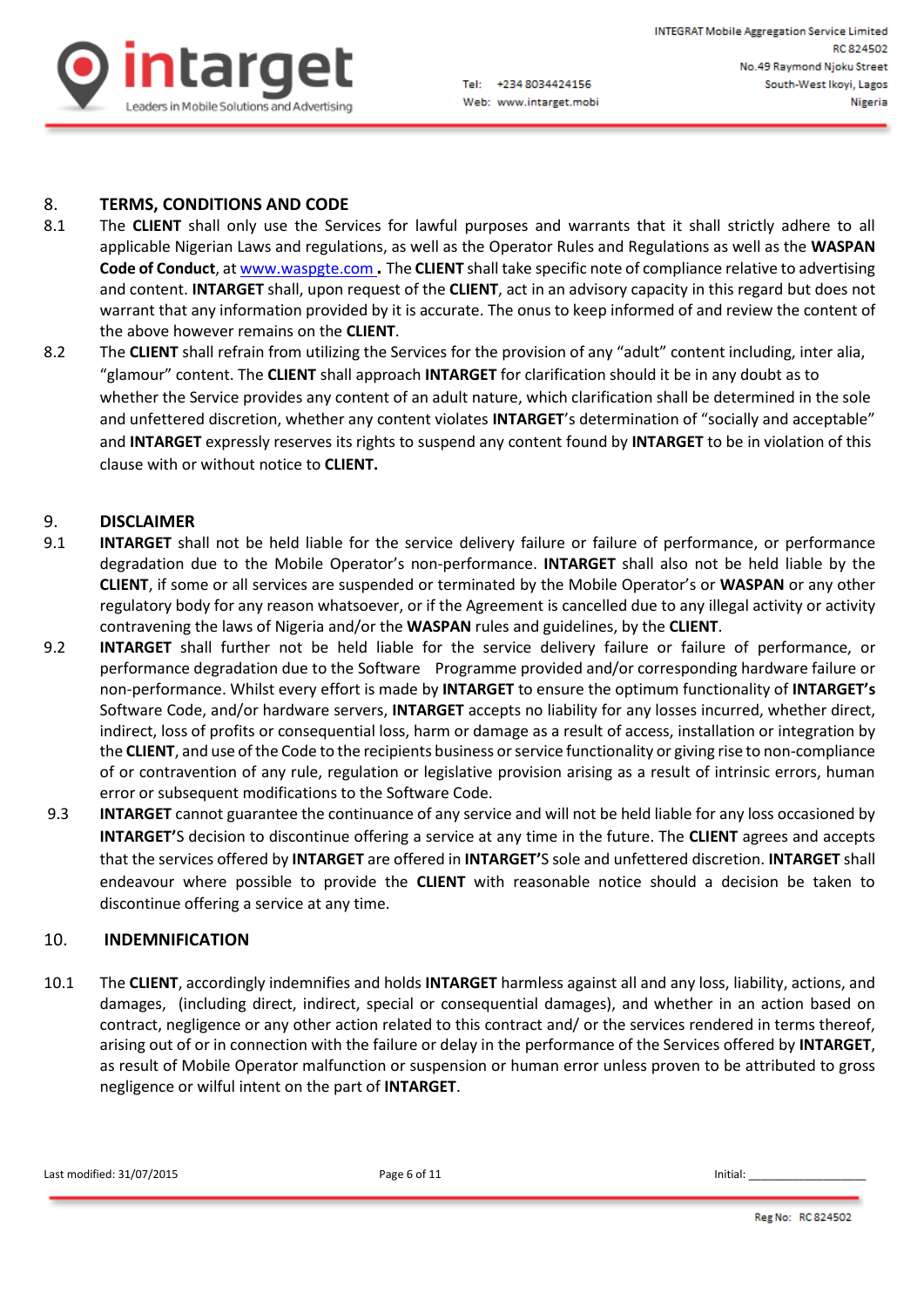

### 11. **DISPUTES, FINES AND SUSPENSIONS**

11.1 **INTARGET** shall have the right to retain any funds payable to the **CLIENT** in the case of breach of the terms of this Agreement, by the **CLIENT**, or in case of a pending litigation between the parties in this Agreement, or in case of pending **WASPAN** or Operator fines, or unresolved **WASPAN** or Operator complaints directed to the **CLIENT** due to misconduct in the market.

The **CLIENT** shall take full responsibility for any formal responses to any regulating body. **INTARGET** shall however be kept fully informed of the progress of any such proceedings. Any assistance given by **INTARGET** in this regard shall be at a prescribed fee and at the **CLIENT**S own risk. **INTARGET** is herewith absolved of any liability in this regard. The **CLIENT** shall at all times be responsible for payment upon demand of any fines or penalties imposed by any regulating or other authority.

- 11.2 **INTARGET** reserves the right to, in its discretion, summarily suspend the services of a **CLIENT** that does not comply with the Operator rules and regulations as well as the **WASPAN** Code of Conduct or other applicable law or regulation. Such services shall only be reinstated when the **CLIENT** has taken appropriate corrective action.
- 11.3 **INTARGET** undertakes to provide full reasons to the **CLIENT** for any suspension of services within a reasonable period in the circumstances, shall re-instate such services as speedily as possible if appropriate corrective action has been taken and if the Agreement had not been terminated as a result of the failure to comply, and shall not suspend any services in an arbitrary manner.

#### 12. **PRIVACY**

- 12.1 Whilst the name, cellular phone number(s), and other contact information of the **CLIENT** and its Subscribers which is supplied to **INTARGET** when registering for the Services, shall not be made available to any third party without the consent of the **CLIENT** and/or Subscribers, **INTARGET** nevertheless is able to trace the Source of a message, and such information shall be made available to the authorities if required by law.
- 12.2 **INTARGET** or its staff shall not sell or rent any personally identifiable information about the **CLIENT**'s or its Subscribers to any third party. However monitoring or recording of messages, subject to the **CLIENT**S security requirements, may take place for business purposes to the extent permitted by law, such as for example quality control and training for the purposes of marketing and improving the Services. However, in these situations, **INTARGET** shall not disclose information that could be used to personally identify the **CLIENT** or its Subscribers.
- 12.3 The **CLIENT** must notify **INTARGET** immediately should any information of the **CLIENT** change.

#### 13. **CONFIDENTIALITY**

Both parties undertake to maintain the confidentiality of all information imparted to it pursuant to this Agreement including the "**KNOW – HOW**" and expertise of each of the respective parties. Neither party shall divulge or permit to be divulged any aspect of such information otherwise than for the purposes of this Agreement. Confidential information will not include information which is at the time of disclosure already in the public domain or thereafter becomes part of the public domain otherwise than by breach of this Agreement; and such information as the recipient is able to show was within its knowledge prior to the disclosure thereof and such information as the recipient is able to show subsequently lawfully came into its knowledge from a third party lawfully possessing such information. Confidentiality Agreements will remain in place for 2 (two) years after date of termination of this Agreement, unless otherwise agreed to in writing, this Agreement shall supersede all prior non-discloser Agreements.

Last modified: 31/07/2015 **Page 7 of 11 Page 7 of 11 Initial:** Last modified: 31/07/2015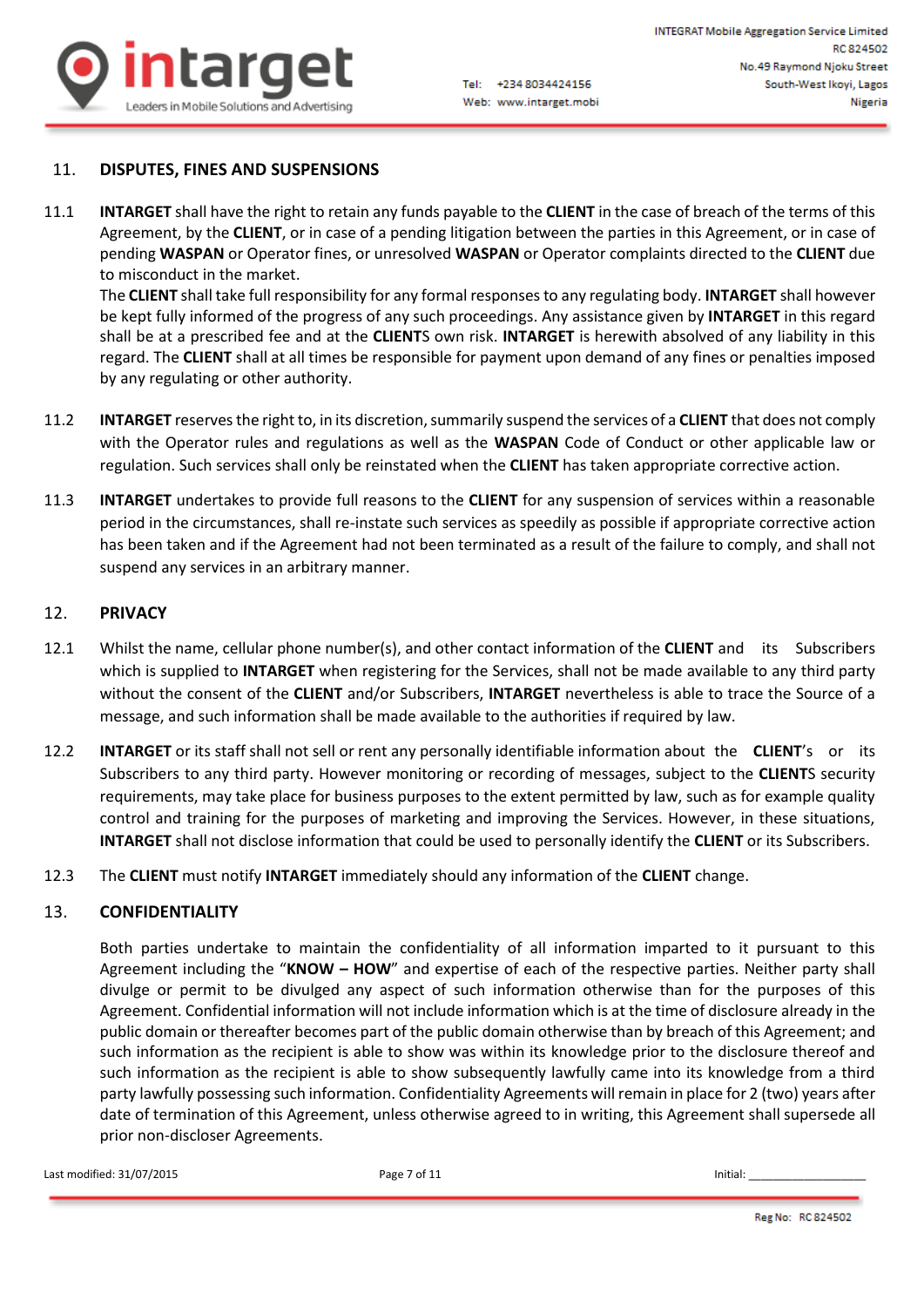

# 14. **PASSWORD**

The **CLIENT** shall keep its password secure and warrant that no other person shall use the Services utilising its password, and acknowledges further that it is responsible for ensuring that no unauthorised access to the Services is obtained using its password, and that it shall be liable for all such activities conducted pursuant to such use, whether authorised or not.

# 15. **INTELLECTUAL PROPERTY RIGHTS**

The **CLIENT** acknowledges that **INTARGET** owns the intellectual property rights in and to its interfaces, and the unauthorised use thereof is expressly prohibited and shall cause **INTARGET** serious and irreparable harm.

#### 16. **SERVICE LEVEL AGREEMENT**

The **CLIENT** shall adhere to the Service Levels as set out in Attachment "B".

# 17. **ADMISSION OF OTHER PARTIES TO THE AGREEMENT**

The parties may by written Agreement admit other parties to the Agreement upon such terms and conditions as may be agreed upon. It shall be a term of such Agreement that the party being admitted to this Agreement shall be bound to the terms and conditions of this Agreement as varied by the Agreement admitting the new party to this Agreement.

#### 18. **BREACH**.

- 18.1 Should any Party ("**Defaulting Party**") commit a breach of any of the provisions of this Agreement, then any other Party ("**Aggrieved Party**") shall be obliged to give the Defaulting Party 14 (fourteen) days' written notice to remedy the breach. If the Defaulting Party fails to comply with such notice, the Aggrieved Party shall be entitled to cancel this Agreement against the Defaulting Party or to claim immediate payment and/or specific performance by the Defaulting Party of all the Defaulting Party's obligations whether or not the due date for payment and/or performance shall have arrived, in either event without prejudice to the Aggrieved Party's rights to claim damages. The foregoing is without prejudice to such other rights as the Aggrieved Party may have in law. The content of this clause 19 is to be read in conjunction with clause 12 regarding disputes, fines and/or summary suspension.
- 18.2 **INTARGET** reserves the right to, should the Agreement be cancelled as a result of breach by the **CLIENT**, after notification to the **CLIENT** in writing / telefax or by e-mail, utilize and/or reallocate any/all recourses assigned to the **CLIENT**'S account as from no earlier than 15 days subsequent to such notification, including but not limited to numbers and keywords whether allocated by direct connection method or web tools in any manner whatsoever.
- 18.3 Should this Agreement be terminated before the contract term has lapsed and as a result of a breach of any of the terms and conditions of this Agreement by the **CLIENT**, the **CLIENT** shall be liable for all fixed costs and transaction costs for the remainder of the period, at the applicable rate for a standard Main Account at the time. The **CLIENT** shall in addition be liable for all historical transaction charges incurred up to date of cancellation or termination.

Last modified:  $31/07/2015$  Page 8 of 11 **Page 8** of 11 **Initial:**  $\blacksquare$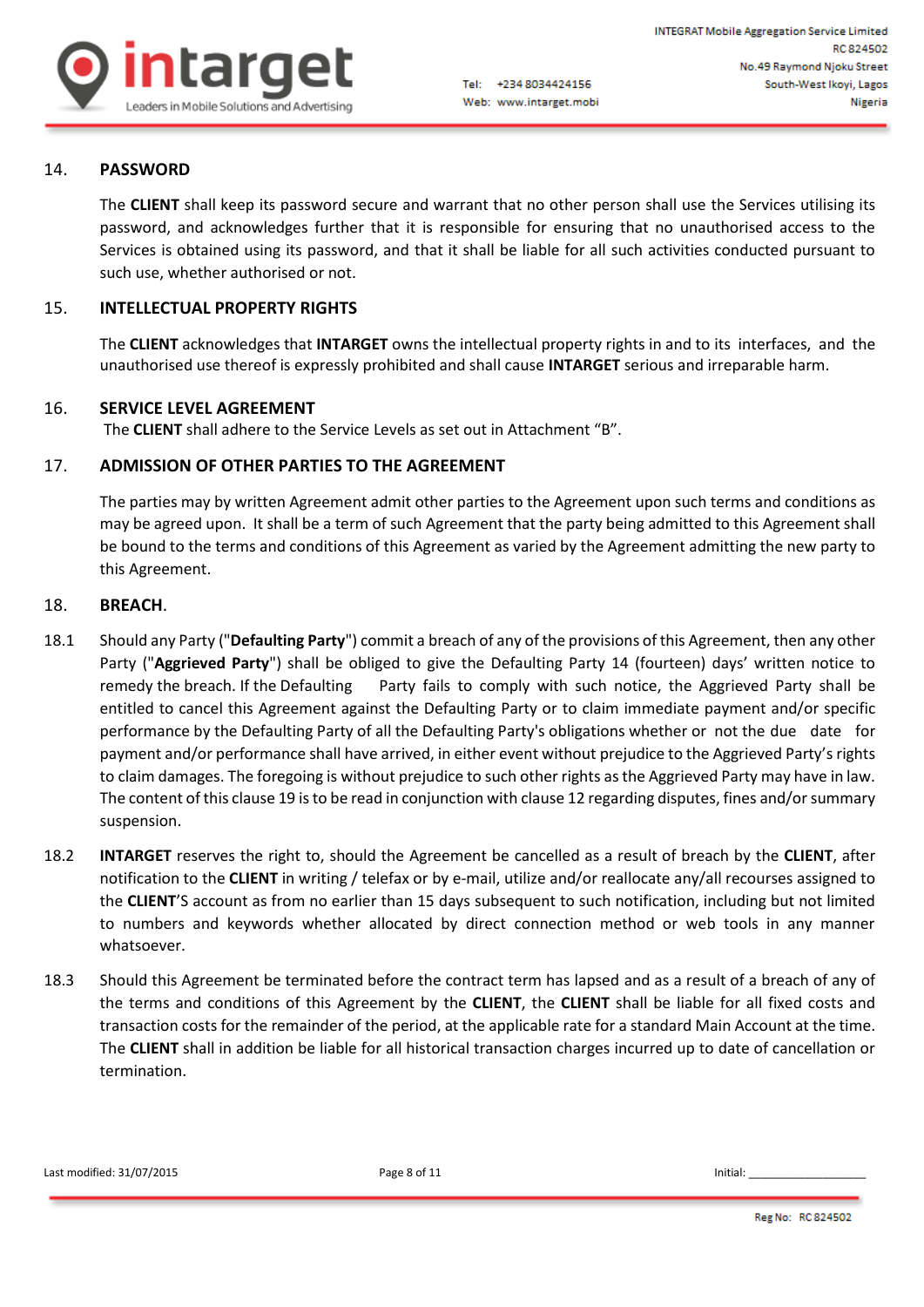

- 18.4 In the event of the non- payment of a valid **INTARGET** invoice, a **CLIENT**"s services may further be suspended pending payment failing which **INTARGET** shall be entitled to cancel the Agreement in terms of this clause 18.
- 18.5 Notwithstanding the provisions of this clause 18 **INTARGET** shall, in the event of a severe and /or continuous breach of compliance with the governing regulatory and/or legislative provisions by the **CLIENT**, be entitled to summarily, without notification to rectify, cancel this Agreement.

# 19. **DOMICILIUM CITANDI ET EXECUTANDI**

- 19.1 The parties choose as their domicilium address for all purposes including the service of court process the address set out in this Agreement.
- 19.2 A party may change its domicilium address on 30 (thirty) days written notice to the other party.

#### 20. **NOTICES**

Every notice, consent or other communication required or permitted hereunder from either party shall be in writing. It shall be sufficiently given or transmitted if and when:

- 20.1 Hand delivered to the other party at its domicilium address, or at such address as the receiving party may have designated in writing;
- 20.2 transmitted by means of a telex or telefax to the addressee's telex or telefax number and in respect of which telex or telefax an acknowledgment has been received;
- 20.3 deposited in the mail, duly registered with postage pre-paid for prompt delivery and addressed to the other party at its domicilium address. A notice deposited in the mail in terms of this sub-clause shall be deemed to have been delivered on the seventh business day after the date of posting.
- 20.4 sent by e-mail which shall have presumed to have been received on the same day that it was sent unless proven to the contrary.

#### 21. **GENERAL**

- 21.1 No waiver by a party of any breach, failure or default in performance by the other party, and no failure, refusal or neglect by a party to exercise any right hereunder or to insist upon strict compliance with or performance of the other party's obligations under this Agreement, shall constitute a waiver of the provisions of this Agreement and a party may at any time require strict compliance with the provisions of this Agreement.
- 21.2 This Agreement constitutes the entire Agreement between the parties who acknowledge that there are no oral or written understandings or Agreements between them relating to the subject matter of this Agreement. No amendment, consensual cancellation or other modification of this Agreement and specifically this clause shall be valid or binding on a party hereto unless reduced to writing and executed by both parties hereto.
- 21.3 This Agreement shall be subject to the jurisdiction of the Courts of Nigeria and governed in accordance with the laws of Nigeria.

Last modified: 31/07/2015 **Page 9 of 11** Page 9 of 11 **Initial:** Last modified: 31/07/2015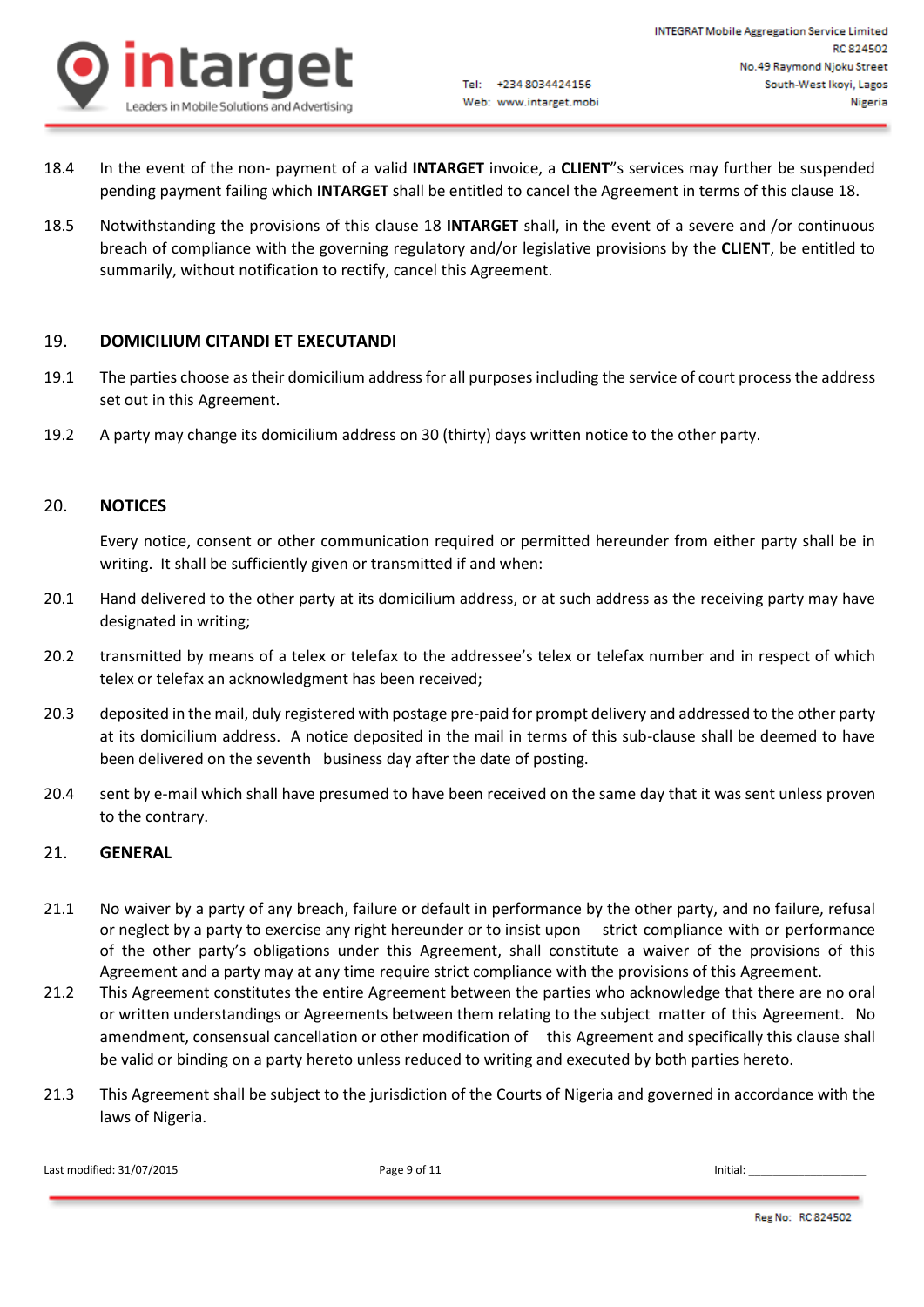

- 21.4 All the provisions of this Agreement shall be severable and no provision shall be affected by the invalidity of any other provision of this Agreement.
- 21.5 Whenever a personal pronoun is used in this Agreement, it is understood that such usage shall include singular and plural, masculine, feminine and neuter and refer in appropriate cases to juristic persons as well as natural persons.
- 21.6 The parties acknowledge that they have entered into this Agreement, duly authorized, after making independent investigations and that neither party has made any representations or given any warranties other than as may be set out in this Agreement.
- 21.7 Attachments "A" and "B" hereto are deemed to form part of this Agreement and are incorporated herein. Upon the signing of this Agreement and attachments and making use of the services provided by **INTARGET** the **CLIENT** declares and acknowledges that it has taken note of and has informed of itself of all information referred to herein.
- 21.8 The **CLIENT** undertakes that it shall not during the continuance in force of this Agreement and for a period of 2 (Two) years following its termination for whatsoever reason, either directly or indirectly, whether alone or through any other party, attempt to circumvent or compete with **INTARGET**.

| DATED at _____________________ this ______ day of ______________________________        |                                                          |               | 20                                                                                                                                                                                                                            |          |
|-----------------------------------------------------------------------------------------|----------------------------------------------------------|---------------|-------------------------------------------------------------------------------------------------------------------------------------------------------------------------------------------------------------------------------|----------|
| <b>AS WITNESSES:</b>                                                                    |                                                          |               |                                                                                                                                                                                                                               |          |
| 1.                                                                                      | <u> 1980 - Johann Stein, mars an deus an deus Angels</u> |               |                                                                                                                                                                                                                               |          |
| 2.                                                                                      | <u> 1980 - Johann Barbara, martin amerikan ba</u>        |               | <b>INTARGET (Duly Authorized)</b>                                                                                                                                                                                             |          |
| DATED at ____________________ this _____ day of ________________________________ 20____ |                                                          |               |                                                                                                                                                                                                                               |          |
| <b>AS WITNESSES:</b>                                                                    |                                                          |               |                                                                                                                                                                                                                               |          |
| 1.                                                                                      |                                                          |               |                                                                                                                                                                                                                               |          |
| 2.                                                                                      | <u> 1989 - Johann Barbara, martin amerikan ba</u>        |               |                                                                                                                                                                                                                               |          |
| Authorized Representative Name:                                                         |                                                          |               | The CLIENT (Duly Authorized)<br><u> 2000 - Jan James James James James James James James James James James James James James James James James J</u>                                                                          |          |
| ID nr of Representative:                                                                |                                                          |               | the control of the control of the control of the control of the control of the control of the control of the control of the control of the control of the control of the control of the control of the control of the control |          |
| Residential Address of signatory:                                                       |                                                          |               |                                                                                                                                                                                                                               |          |
| Designation:                                                                            |                                                          |               |                                                                                                                                                                                                                               |          |
| Cell Number:                                                                            |                                                          |               |                                                                                                                                                                                                                               |          |
| Last modified: 31/07/2015                                                               |                                                          | Page 10 of 11 |                                                                                                                                                                                                                               | Initial: |
|                                                                                         |                                                          |               |                                                                                                                                                                                                                               |          |